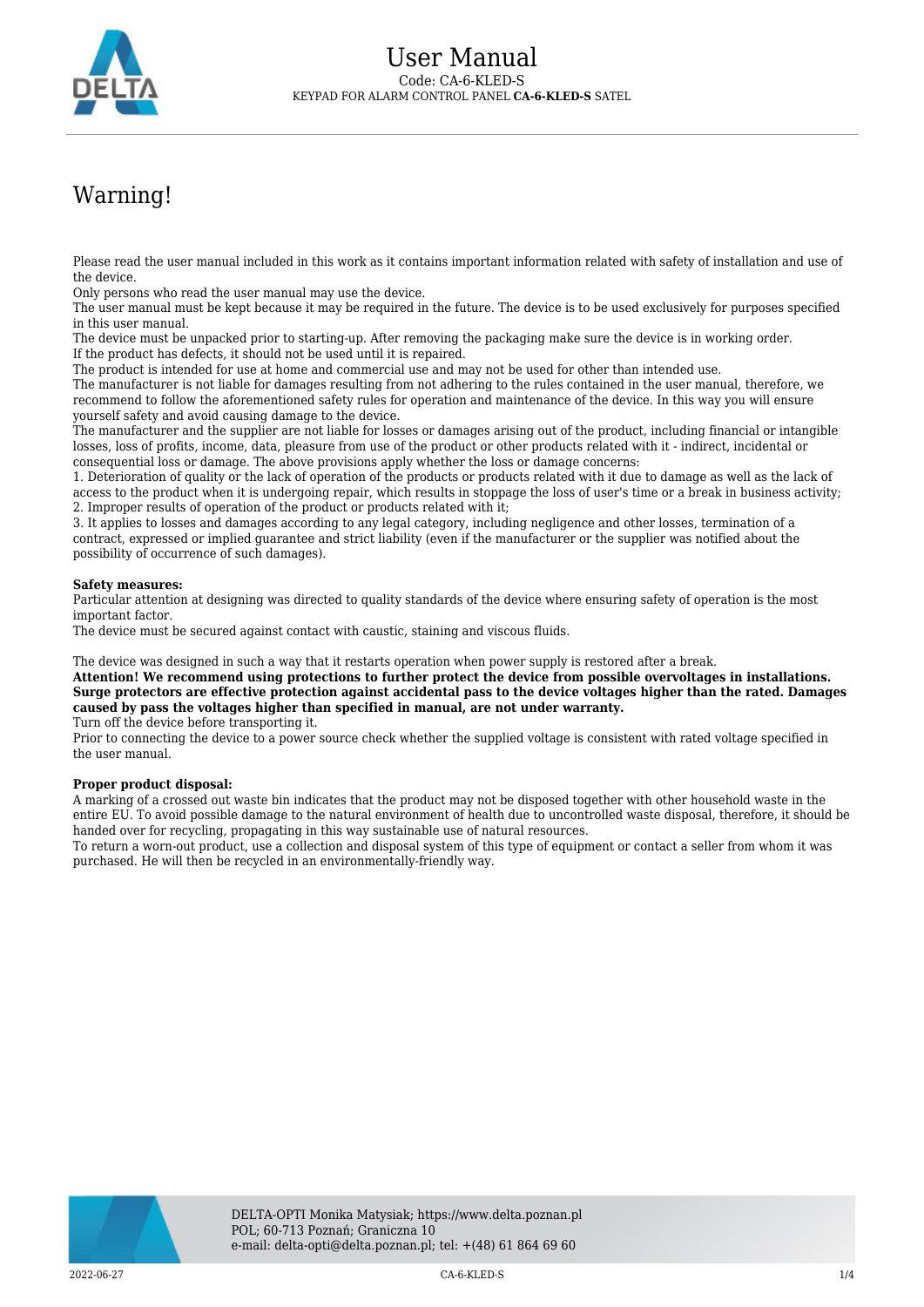

## User Manual Code: CA-6-KLED-S KEYPAD FOR ALARM CONTROL PANEL **CA-6-KLED-S** SATEL



The keypad basing on microprocessor technology is designed to alarm control panel support. Without display. The status indication is showed by LEDs and acoustic signals.

| Support:              | $CA-6-P$                                                                                                                                                                                                                                                                           |
|-----------------------|------------------------------------------------------------------------------------------------------------------------------------------------------------------------------------------------------------------------------------------------------------------------------------|
| Main features:        | • Keypad backlight buttons<br>• LEDs indicating device operation state<br>• Alarms: keypad hold-down PANIC, FIRE and AUX<br>• Bbuzzer for acoustic signaling of some system events<br>• Microswitch as tamper contact<br>$\cdot$ 2 inputs<br>• Panel communication loss indication |
| Power supply:         | 12 V DC                                                                                                                                                                                                                                                                            |
| Current consumption:  | $15 \text{ mA}$                                                                                                                                                                                                                                                                    |
| Weight:               | 0.08                                                                                                                                                                                                                                                                               |
| Dimensions:           | 80 x 95 x 20 mm                                                                                                                                                                                                                                                                    |
| Manufacturer / Brand: | <b>SATEL</b>                                                                                                                                                                                                                                                                       |
| Guarantee:            | 2 years                                                                                                                                                                                                                                                                            |



2022-06-27 CA-6-KLED-S 2/4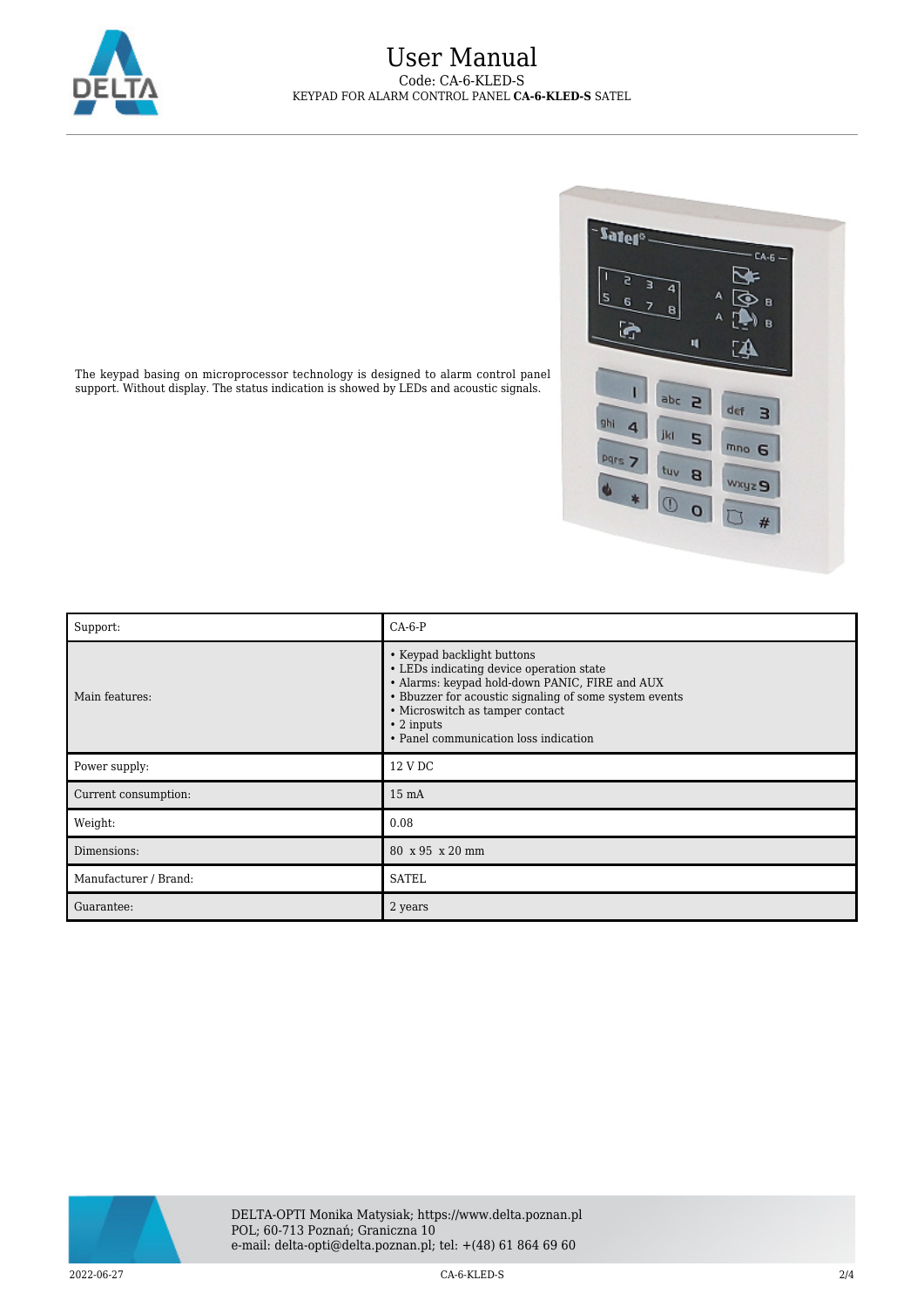



Internal view:



Mounting side view:



DELTA-OPTI Monika Matysiak; https://www.delta.poznan.pl POL; 60-713 Poznań; Graniczna 10 e-mail: delta-opti@delta.poznan.pl; tel: +(48) 61 864 69 60